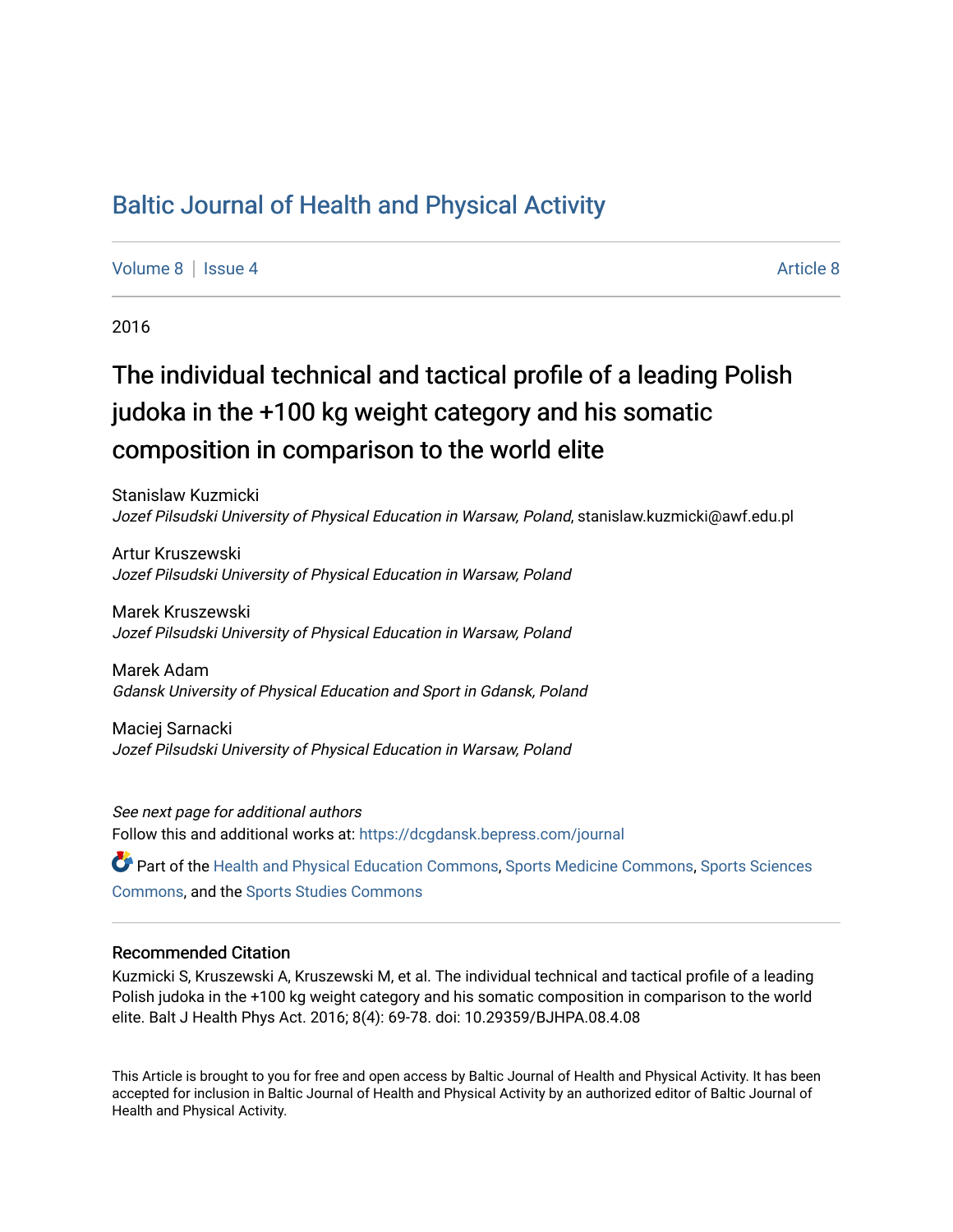## The individual technical and tactical profile of a leading Polish judoka in the +100 kg weight category and his somatic composition in comparison to the world elite

#### Authors

Stanislaw Kuzmicki, Artur Kruszewski, Marek Kruszewski, Marek Adam, Maciej Sarnacki, and Ryszard Pujszo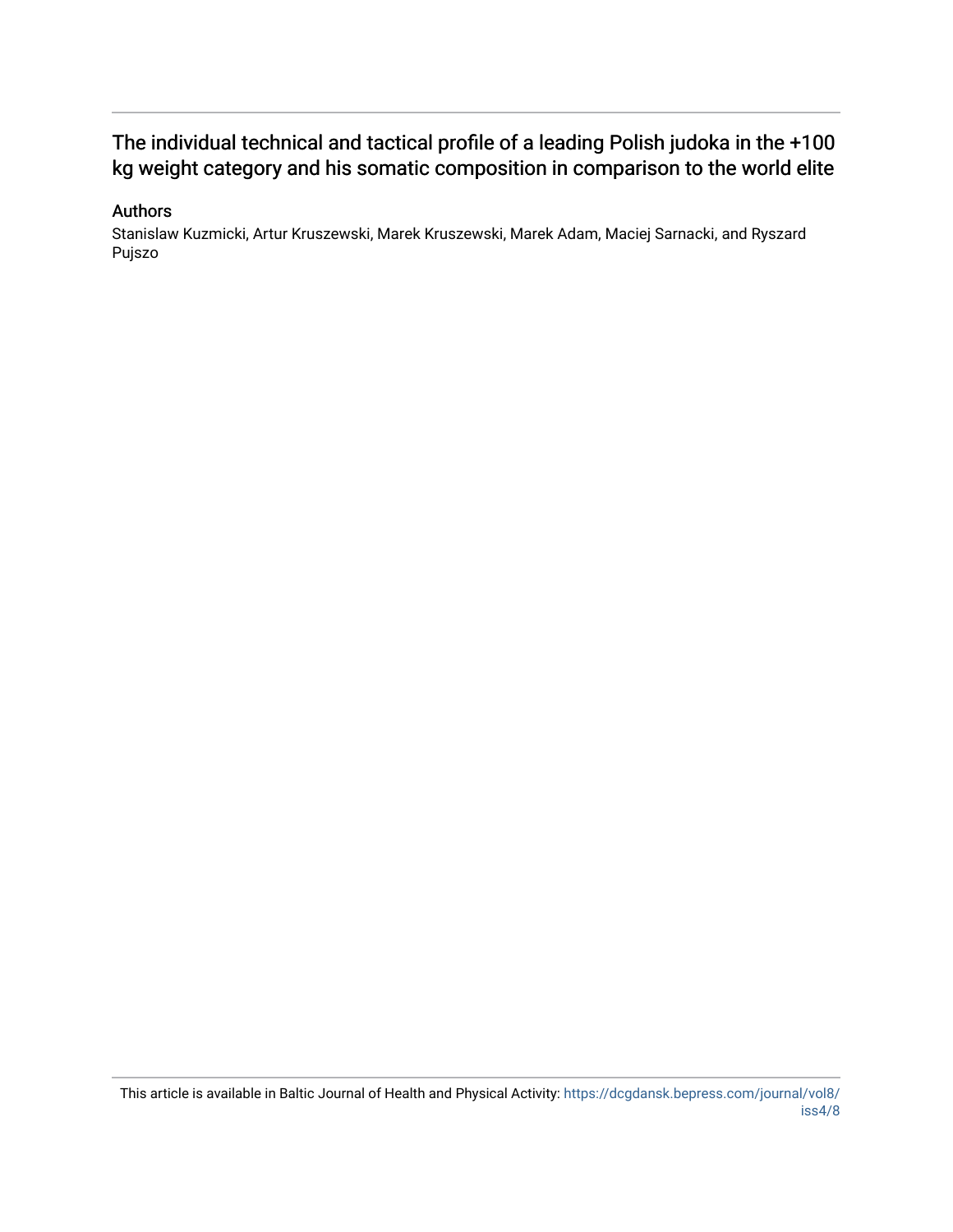**Authors' Contribution:**

- **A** Study Design
- **B** Data Collection
- **C** Statistical Analysis
- **D** Data Interpretation **E** Manuscript Preparation
- **F** Literature Search
- **G** Funds Collection

# **The individual technical and tactical profile of a leading Polish judoka in the +100 kg weight category and his somatic composition in comparison to the world elite**

**Stanisław Kuźmicki1 ABCDEFG, Artur Kruszewski1 BCDEG, Marek Kruszewski1 BCDEG, Marek Adam2 BCDEF, Maciej Sarnacki1 BCDF, Ryszard Pujszo3 BCDEG**

- <sup>1</sup> Józef Piłsudski University of Physical Education in Warsaw, Poland
- 2 Gdansk University of Physical Education and Sport in Gdansk, Poland
- <sup>3</sup> Department of Physical Education and Sport, Kazimierz Wielki University, Bydgoszcz, Poland

| abstract                     |                                                                                                                                                                                                                                                                                                                                                                                                                                                                                                                                                                                                                                                                                                                                                                                                      |
|------------------------------|------------------------------------------------------------------------------------------------------------------------------------------------------------------------------------------------------------------------------------------------------------------------------------------------------------------------------------------------------------------------------------------------------------------------------------------------------------------------------------------------------------------------------------------------------------------------------------------------------------------------------------------------------------------------------------------------------------------------------------------------------------------------------------------------------|
| <b>Background</b>            | The aim of the study was to determine the individual tactical and technical profile of<br>a leading Polish judoka from the heaviest weight category and the characteristic<br>of his body composition in comparison to the world's elite in this category.                                                                                                                                                                                                                                                                                                                                                                                                                                                                                                                                           |
| <b>Material/Methods</b>      | 92 fights carried out by the Polish athlete during national and international tournaments<br>constituted material for the analysis of his technical and tactical profile. 12 judo competitors<br>(1 Polish athlete and 11 competitors from 10 other countries) of the heaviest weight category<br>at the top level of sports championship were subject to anthropometric measurements<br>including 19 features. To evaluate the somatic types, Sheldon's method with Heath-Carter's<br>modification was applied.                                                                                                                                                                                                                                                                                     |
| <b>Results</b>               | In his duels, the subject most efficiency performed throws from the <i>ashi waza</i> group, out of<br>which he scored the most points and victories before the regular time using osoto gari. The<br>throws from the te waza group proved to be the second most effective with the dominant<br>throw being seoi nage executed from the knees. The subject's body height (199.0 cm)<br>was higher than the mean for the control group (188.9 $\pm$ 8.3 cm), and his body weight<br>$(113.0 \text{ kg})$ was lower than the mean of the world's leading athletes $(119.4 \pm 18.2 \text{ kg})$ .<br>Mesomorphy dominated in the somatic type of the Polish athlete; however, in the control<br>group its value was higher (6.0-8.3-1.5).                                                               |
| <b>Conclusions</b>           | To raise the efficiency of fights, the subject should increase the muscle mass and use his<br>natural physical predispositions on the basis of the prospective analysis of its impact on<br>the tactical and technical profile.                                                                                                                                                                                                                                                                                                                                                                                                                                                                                                                                                                      |
| Key words                    | Sports fight, efficiency in attack, physical predispositions                                                                                                                                                                                                                                                                                                                                                                                                                                                                                                                                                                                                                                                                                                                                         |
|                              |                                                                                                                                                                                                                                                                                                                                                                                                                                                                                                                                                                                                                                                                                                                                                                                                      |
| article details              |                                                                                                                                                                                                                                                                                                                                                                                                                                                                                                                                                                                                                                                                                                                                                                                                      |
| <b>Article statistics</b>    | Word count: 3,002; Tables: 4; Figures: 3; References: 43                                                                                                                                                                                                                                                                                                                                                                                                                                                                                                                                                                                                                                                                                                                                             |
|                              | Received: March 2016; Accepted: November 2016; Published: December 2016                                                                                                                                                                                                                                                                                                                                                                                                                                                                                                                                                                                                                                                                                                                              |
| <b>Full-text PDF:</b>        | http://www.balticsportscience.com                                                                                                                                                                                                                                                                                                                                                                                                                                                                                                                                                                                                                                                                                                                                                                    |
| Copyright                    | © Gdansk University of Physical Education and Sport, Poland                                                                                                                                                                                                                                                                                                                                                                                                                                                                                                                                                                                                                                                                                                                                          |
| Indexation:                  | AGRO, Celdes, CNKI Scholar (China National Knowledge Infrastructure), CNPIEC, De Gruyter - IBR (International<br>Bibliography of Reviews of Scholarly Literature in the Humanities and Social Sciences), De Gruyter - IBZ<br>(International Bibliography of Periodical Literature in the Humanities and Social Sciences), DOAI, EBSCO - Central<br>& Eastern European Academic Source, EBSCO - SPORTDiscus, EBSCO Discovery Service, Google Scholar, Index<br>Copernicus, J-Gate, Naviga (Softweco, Primo Central (ExLibris), ProQuest - Family Health, ProQuest - Health &<br>Medical Complete, ProQuest - Illustrata: Health Sciences, ProQuest - Nursing & Allied Health Source, Summon<br>(Serials Solutions/ProQuest, TDOne (TDNet), Ulrich's Periodicals Directory/ulrichsweb, WorldCat (OCLC) |
| <b>Funding:</b>              | The study has been conducted within the framework of the project DS.210 - Akademia Wychowania Fizycznego<br>Józefa Piłsudskiego w Warszawie.                                                                                                                                                                                                                                                                                                                                                                                                                                                                                                                                                                                                                                                         |
| <b>Conflict of interest:</b> | Authors have declared that no competing interest exists.                                                                                                                                                                                                                                                                                                                                                                                                                                                                                                                                                                                                                                                                                                                                             |
| <b>Corresponding author:</b> | Dr Stanisław Kuźmicki, Józef Piłsudski University of Physical Education in Warsaw, Poland, 01-813 Warsaw,<br>Marymoncka Str. 34; Polska, 01-813 Warszawa, ul. Marymoncka 34; phone number: 0 48 601 32 22 10;<br>fax number: 48 22 864 21 00; e-mail: stanislaw.kuzmicki@awf.edu.pl.                                                                                                                                                                                                                                                                                                                                                                                                                                                                                                                 |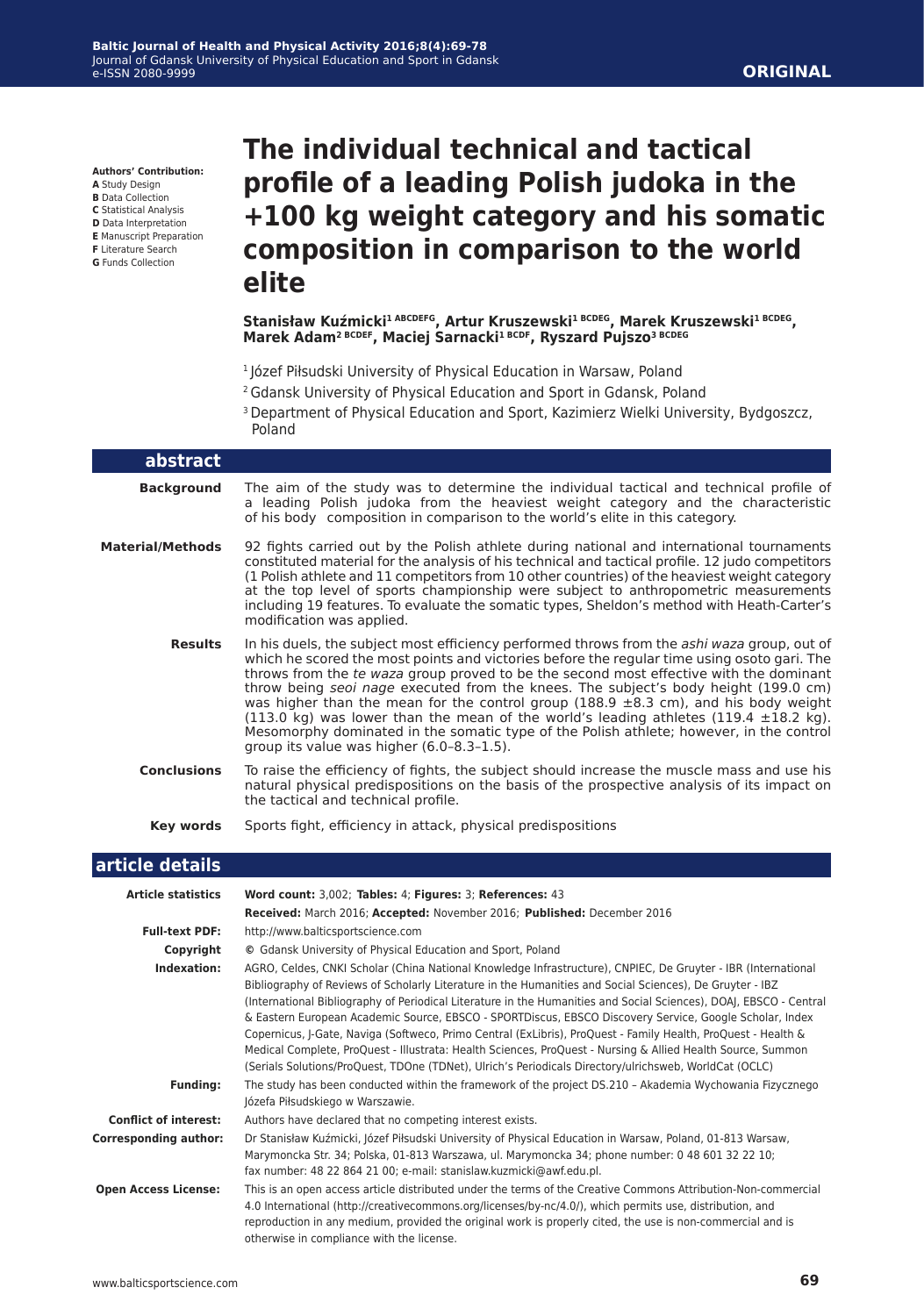### **introduction**

Determining elements of judo technique efficiently performed by a competitor during combat is an essential factor of the technical characteristics and evaluation of the efficiency of his technical-tactical actions [1, 2, 3]. Therefore, registering and analysing duels on the basis of which the efficacy of measures used by an athlete to gain a competitive advantage over his opponent and, consequently, to win is a common practice [4, 5, 6]. The need to conduct continuous observations also results from changes in the sports and judicial regulations that affect the efficiency of the techniques used in judo fights [7, 8]. In order to find the best training models, techniques which judo competitors at the highest level of sports championship execute the most efficiently in the fight have been analysed [9, 10, 11, 12].

For an overall assessment of the technical-tactical preparation (TTP) Adam [4] recommended indices defining versatility, activity, efficiency in attack and in defence and the athletes' efficiency with regard to their weight categories. Based on observations of conducted fights, Adam et al. [13] ventured to determine the individual tactical and technical profile of a female competitor at the highest level of sports championship, which in turn enabled finding the best solutions in the training process.

A judoka's fighting efficiency largely depends on his somatic composition, which distinguishes judo athletes of particular weight categories [14]. In the somatic types according to Sheldon's classification, a high proportion of mesomorphy, specifying the massiveness of body composition, and a low one of ectomorphy, describing the slenderness of body composition, are a common feature for all the best judokas [15, 16, 17]. However, in the heaviest category (+100 kg), extremely high values of mesomorphy are noted. In comparison to judokas of other weight categories, these athletes are also characterized by the highest level of endomorphy, defining their fat mass [14].

The relationships between the attacker's body composition and that of his opponent have a significant impact on the efficiency of the performed technical elements, which, in the context of the individual tactical and technical profile, seems to be one of the key factors determining the athlete's success in a judo fight [18, 19, 20].

The purpose of this study was to determine the individual technical and tactical profile of Poland's leading judoka in the heaviest weight category (+100 kg) and the characteristics of his somatic composition in comparison to the world's elite in this weight category.

#### **material and methods**

92 DVD-recorded fights of a Polish athlete (PZ) of the +100 kg weight category conducted during 13 national and 5 international tournaments in the two-year period (2011–2012) were analysed. Then all efficiently executed technical and tactical actions during these fights (for which he received judges' points) were registered on sheets in the form of graphic symbols which resembled the athlete's simplified body position while performing the action [2]. The calculation took into account the number of scored points, the number of attacks for which the judges awarded points, and the efficiency in attack (Sa):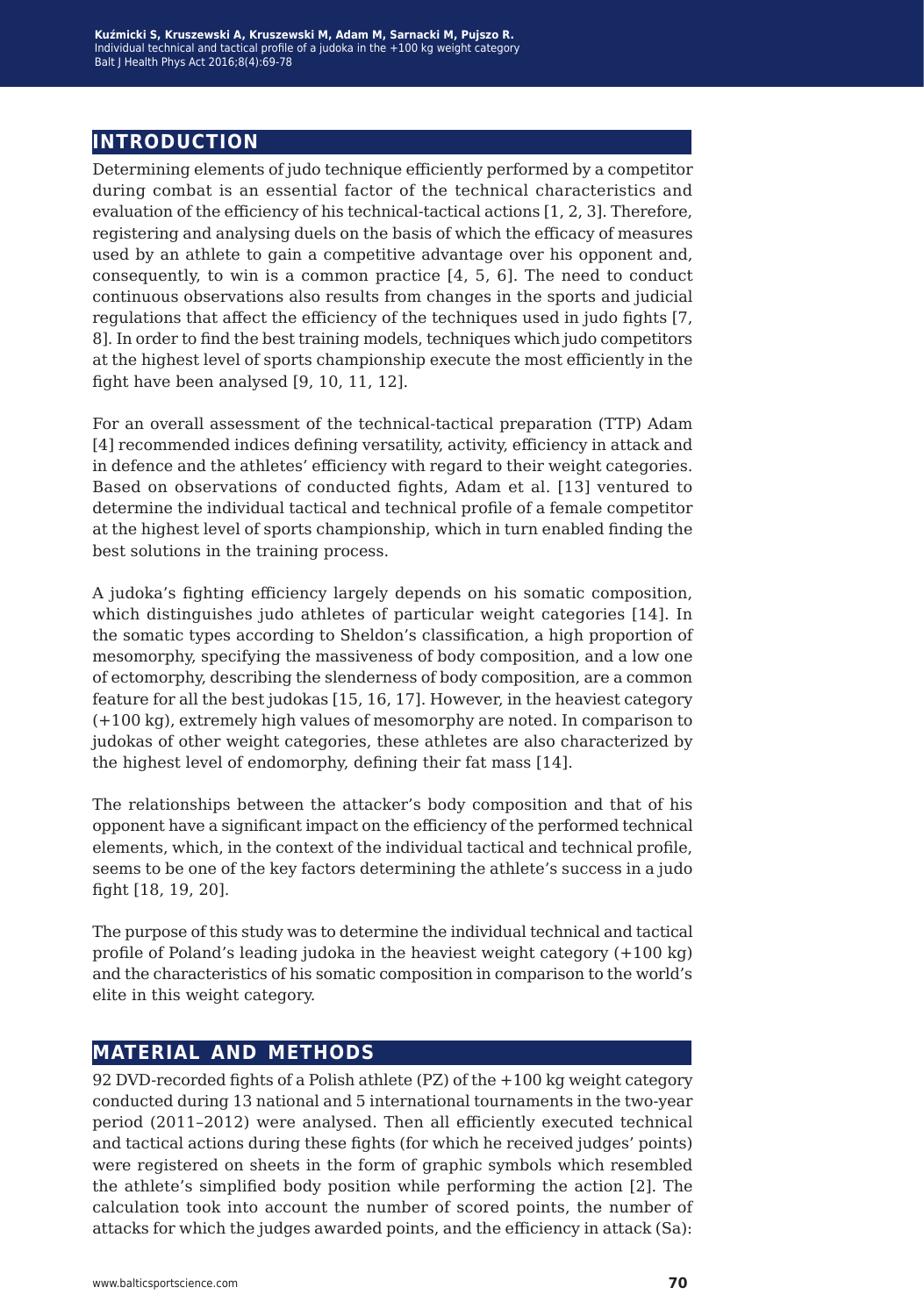$Sa = 5 \times M + 7 \times M + 10 \times M/n$  (1)

where M – the number of efficient attacks, n – number of analysed fights, 5, 7, 10 – point values of efficient attacks (*yuko*, *waza ari*, *ippon*).

To analyse the subject PZ's offensive action, the Kodokan Judo classification [21] was adopted. The spelling and naming of judo techniques were based on the Japanese-English judo dictionary [22].

PZ, with 14 years' training experience, body weight of 113.0 kg, body height of 199.0 cm and aged 25 years old, ranked (in 2012) among the top ten best athletes in Poland in the heaviest weight category (+100 kg), was anthropometrically measured. The comparison group (CG) was made of 11 judo athletes from 10 countries with the mean body weight of  $119.4 \pm 18.2$  kg, body height of 188.9  $\pm$ 8.3 cm, age 26.0  $\pm$ 3.2 years and training experience of 14.6  $\pm$ 2.8 years, in 2012 ranked among the top 50 best athletes in the world in the heaviest weight category (+100 kg) (IJF World Ranking List). All anthropometric measurements were made once in 2012. In accordance with the requirements of the Declaration of Helsinki, the athletes subjected to measurements were informed of the research aim, the procedure methodology, a possibility to opt-out at any stage, and they expressed written consent to participate in the experiment. The study was approved by the Senate Committee on Ethics in Scientific Research at the Józef Piłsudski University of Physical Education in Warsaw.

Anthropometric measurements, made with Martin-Saller's technique [23], comprised: body weight, body height, sitting body height, height to the tibial point, thigh length, lower limbs length, skinfold on the arm, skinfold under the spatula, skinfold on the abdomen, skinfold above the wing of the ilium, skinfold on the shank, the arm circumference in flexion and tension, the shank circumference, the thigh circumference, the shoulder width, the pelvis width, the width of the head of the humerus and the femur and the ankle width. Measurements of the upper and the lower limbs, used to determine Sheldon's somatic types, were made according to Heath-Carter's method [24]. Skinfold measurements were made with a Harpenden calliper with a fixed measuring pressure of 10 g/mm² and the pressure surface of 90 mm². Measurements were taken 3 times in the same place, and the result was a mean value separately for each assessed place. The percentage of body fat was estimated using Keys and Brożek's equation [25], having previously calculated the density body according to Piechaczek's formula [26]. Rohrer's index [27] was calculated according to the formula:

$$
(R = body weight (g)/body height (cm)3 × 100)
$$
 (2)

All measurements were taken by the same person with over twenty years' experience in anthropometric measurements of professional athletes.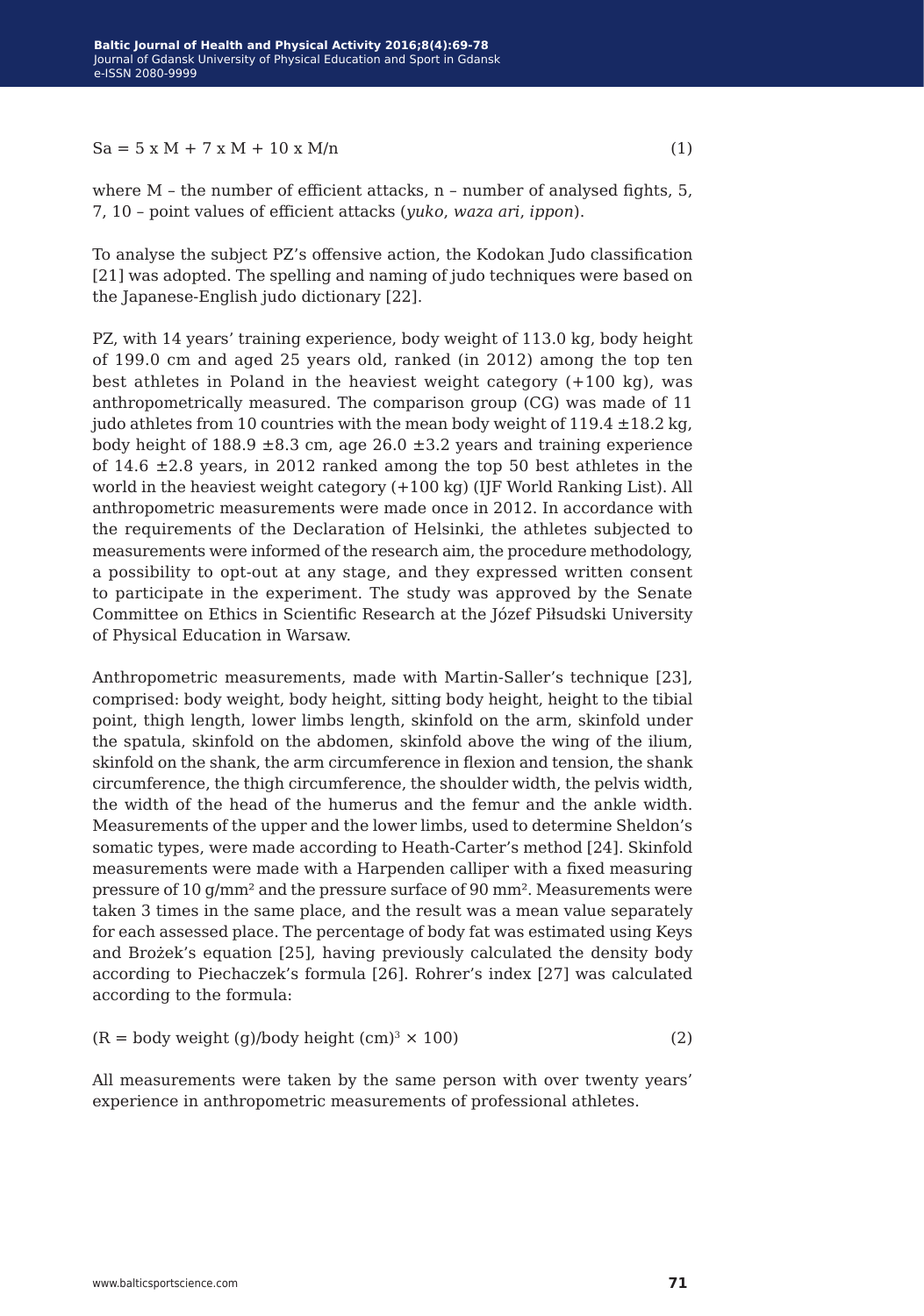### **results**

#### **tactical and technical profile**

For efficiently attacking his opponents, PZ most often received the highest scores from the judges, i.e. *ippon* ending the fight before the end of the regular time (Fig. 1). He won over 50.0% of the *ippon* scores performing foot throws (*ashi waza*), and 32.0% of the *ippon* scores were given him for performing hand throws (*te waza*). Elements of judo technique from other groups constituted a few percent in the number of awarded *ippon* scores. For his attacks, PZ also received *waza ari* and *yuko*, but less often than *ippon*.

Throws from the group of *ashi waza* (foot throws) had the largest share in the number of points earned for successfully carried out attacks (Fig. 2). Of them, the *osoto gari* (large outer reap) throw allowed a leading Polish judoka to gain the highest number of points. It amounted to 63.0% of all the points he earned for executing throws from this group. The *osoto gari* throw proved to be the most effective element of judo technique for PZ (Fig. 3). Clearly lesser efficiency in attack was reported for other throws from the group of *ashi waza*, such as *kosoto gari* or *deashi harai*.

The second after the *ashi waza* group in terms of the number of scored points was *te waza* (hand throws) (Fig. 2). Among throws from this group, *seoi nage* (shoulder throw) allowed PZ to score 77.0% of all points he earned by attacking with throws from the *te waza* group. The shoulder throw was also the second after the *osoto gari* throw in terms of the Sa value (Fig. 3). Other throws from this group were less efficient for PZ and clearly brought him fewer points.

The subject earned a significant number of points, amounting to 17.0% of the total score, for performing throws from the *sutemi waza* (sacrifice throws) group (Fig. 2), among which the *tani otoshi* throw let him gain 64.0% of points scored in this group.

Throws from the *koshi waza* (hip throws) group were characterised by lower Sa values (Fig. 3) and also had the smallest share in the total number of points (Fig. 2), just as judo techniques from the groups of *katame waza* (*shime*-, *osaekomi*- and *kansetsu waza*).



Fig. 1. Percentage distribution of scores obtained for efficient attacks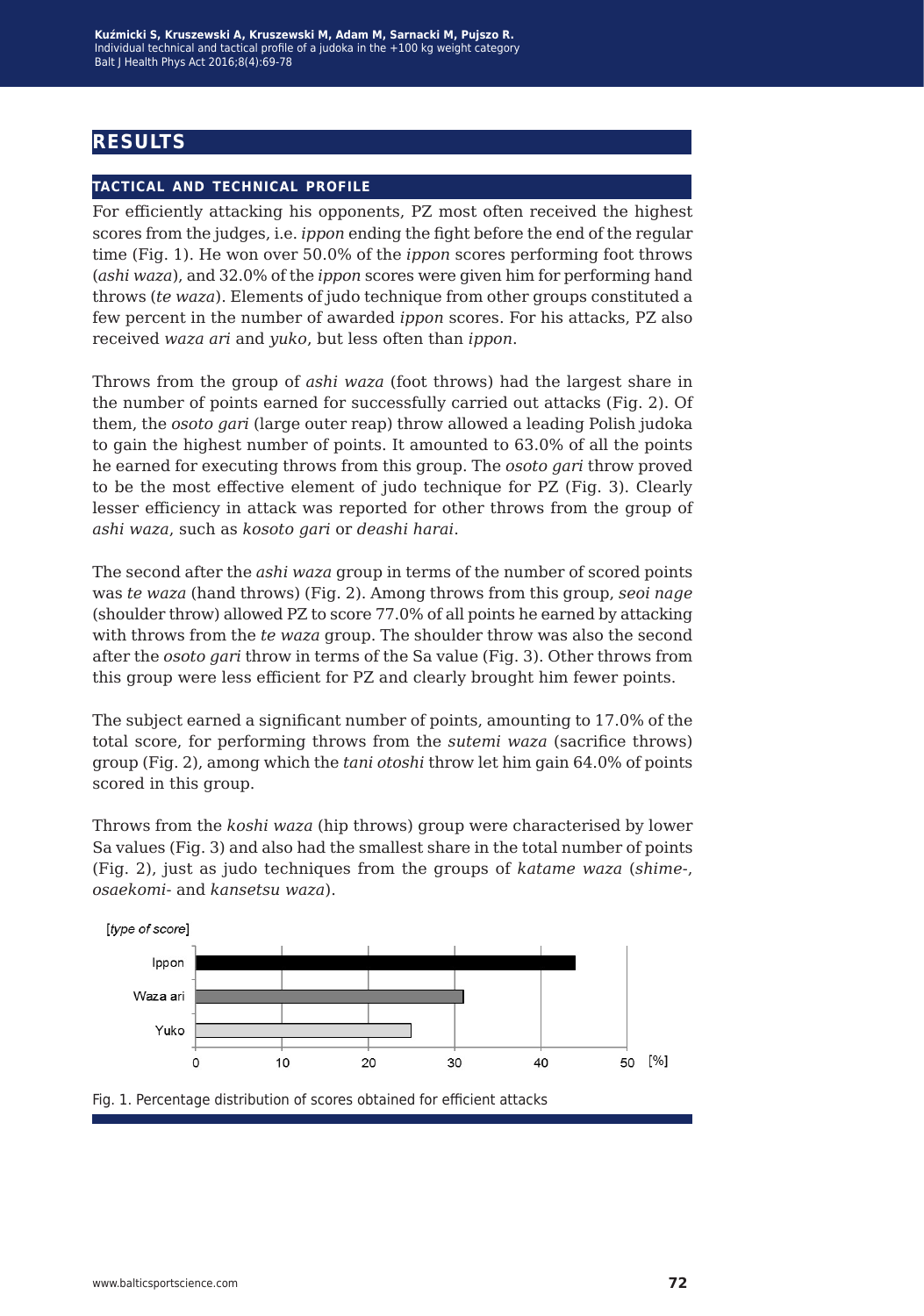

Fig. 2. Percentage distribution of points for efficiently executed attacks in particular groups of judo techniques



Fig. 3. The level of the efficiency in attack (Sa) – the most efficient techniques

#### **the somatic composition of a polish leading judoka from the heaviest weight category (+100 kg) judo in comparison to the world elite in this category**

The best in the heaviest judo weight category (+100 kg), PZ stood out in comparison to the world elite in this category (Tab. 1) with a greater body height (5.3%), a greater sitting height (5.1%), the lower limbs length (5.5%) and the height measured to the tibial point (9.8%). In comparison to the CG, he had a lower body weight (5.4%), lower fat mass (8.5%) and a lower value of Rohrer's index (22.2%) (Tab. 2). In comparison to the world elite, PZ also manifested a narrower femoral head (7.1%), a narrower ankle (4.6%) and pelvis (5.7%) and smaller circumference of the thigh (5.1%) (Tab. 3 and 4).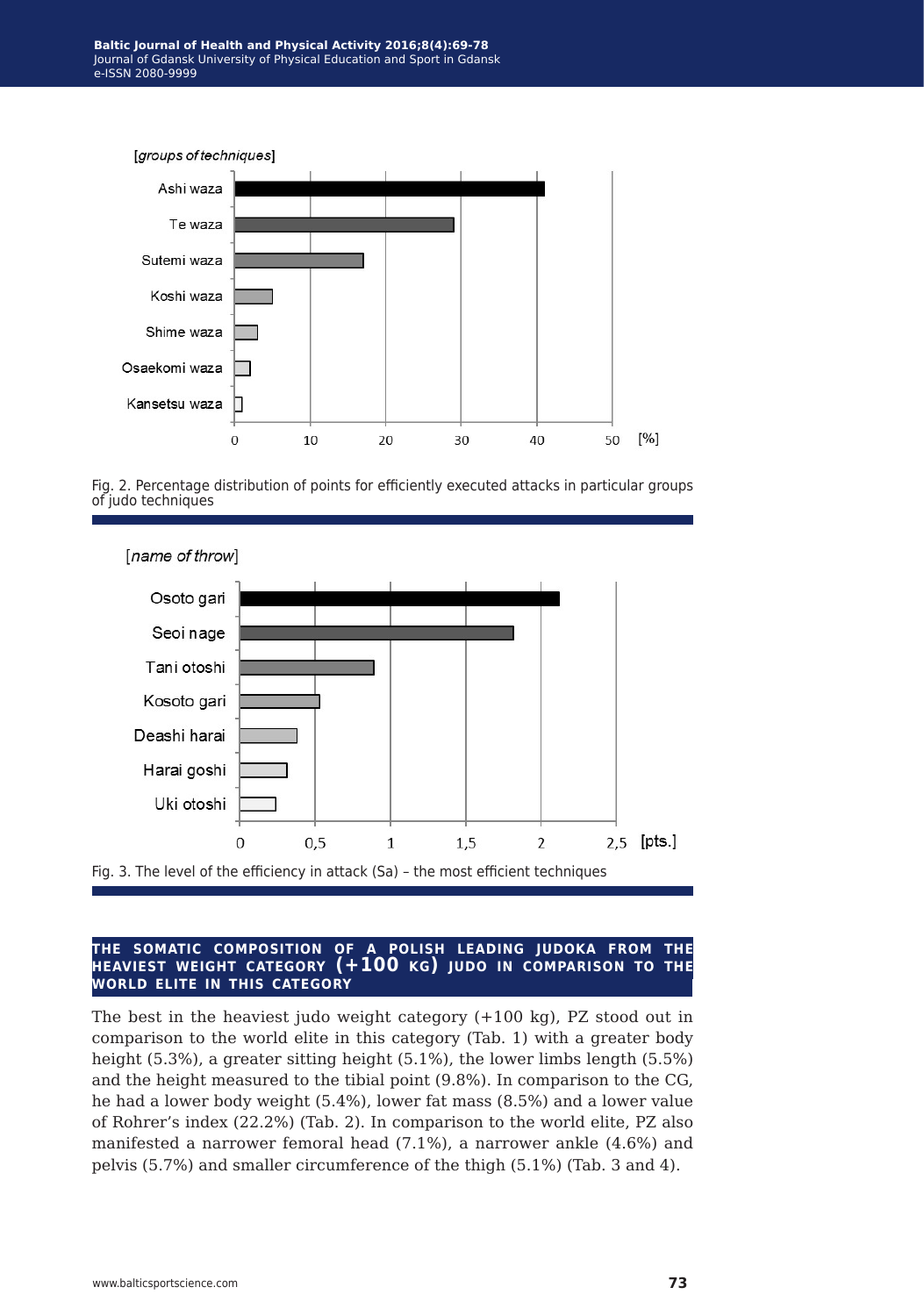Mesomorphy  $(8.9 \pm 1.4)$ , indicating high massiveness of body composition, was the dominant tissue component of the world's best judokas from the heaviest weight category (+100 kg) (Tab. 4). Similarly, a distinct advantage of mesomorphy over other components was reported in PZ; however, its value (8.3) was lower (6.7%) than the mean found in the CG. The value of endomorphy, the tissue component identifying the fat tissue level, was similar in the subject and in the CG. The recorded values of ectomorphy, a component that specifies slenderness, fluctuated around the lower levels; however, its higher value (114.3%) was found in PZ than in the CG.

| Variable       | Body height<br>(cm) | Sitting body<br>height<br>$\text{(cm)}$ | Lower limbs<br>length<br>(cm) | Thigh length<br>(cm) | Height to the<br>tibial point<br>(cm) |
|----------------|---------------------|-----------------------------------------|-------------------------------|----------------------|---------------------------------------|
| PZ             | 199.0               | 102.0                                   | 97.0                          | 42.0                 | 55.0                                  |
| CG             | $188.9 \pm 8.3$     | $97.0 \pm 4.4$                          | $91.9 \pm 5.1$                | $41.8 + 4.1$         | $50.1 \pm 1.9$                        |
| Difference (%) | 5.3                 | 5.1                                     | 5.5                           | 0.5                  | 9.8                                   |
| __ _           |                     |                                         |                               |                      |                                       |

Table 1. Somatic characteristics – length values

PZ – Polish athlete

CG – comparison group

Table 2. Somatic characteristics – body weight, the proportion of the fat tissue and the value of Rohrer's index

| Variable       | Body weight (kg) | Fat tissue<br>(%) | Fat mass<br>(kg) | Fat-free<br>(kg) | Rohrer's index |
|----------------|------------------|-------------------|------------------|------------------|----------------|
| PZ             | 113.0            | 22.8              | 25.8             | 87.2             | 1.4            |
| CG             | $119.4 \pm 18.2$ | $23.6 \pm 4.5$    | $28.2 \pm 1.3$   | $91.2 + 4.1$     | $1.8 + 0.3$    |
| Difference (%) | $-5.4$           | $-0.8$            | $-8.5$           | $-4.4$           | $-22.2$        |

PZ – Polish athlete

CG – comparison group

Table 3. Somatic characteristics – the width bone heads in the limbs and the width of the shoulders and the pelvis

| Variable       | Humeral head<br>width<br>(cm) | Femoral head<br>width<br>(cm) | Ankle width<br>(cm) | Shoulder width<br>(cm) | Pelvis width<br>(cm) |
|----------------|-------------------------------|-------------------------------|---------------------|------------------------|----------------------|
| PZ             | 7.9                           | 10.5                          | 8.2                 | 43.5                   | 29.8                 |
| CG             | $8.2 \pm 0.5$                 | $11.3 \pm 0.7$                | $8.6 \pm 0.4$       | $44.4 + 2.2$           | $31.6 \pm 2.4$       |
| Difference (%) | $-3.7$                        | $-7.1$                        | $-4.6$              | $-2.0$                 | $-5.7$               |

PZ – Polish athlete

CG – comparison group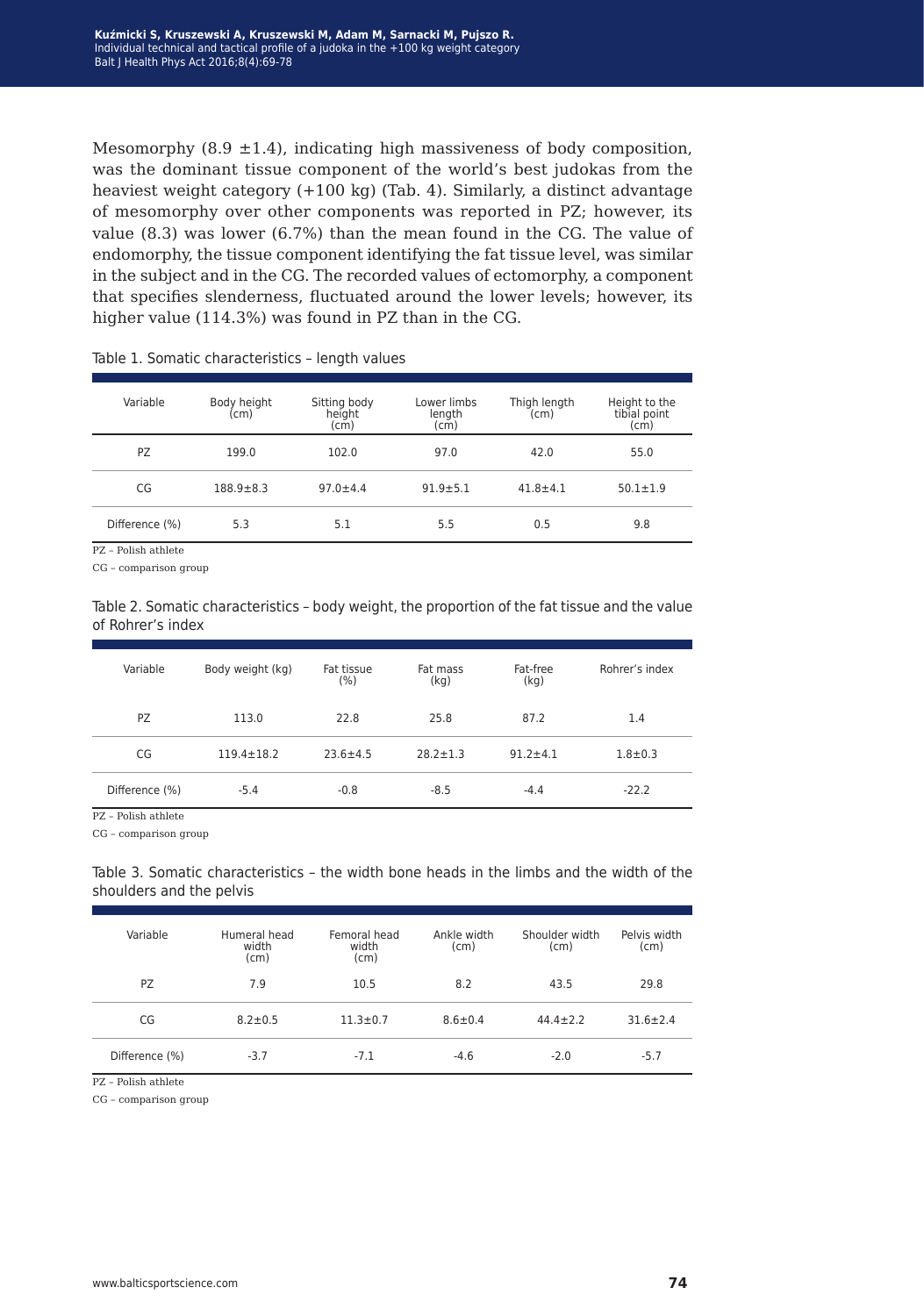Table 4. Somatic characteristics – limb circumferences and values of Sheldon's tissue components in Heath and Carter' modification

| Variable       | Arm<br>circumference<br>in tension<br>(cm) | Shank<br>circumference<br>(cm) | Thiah<br>circumference<br>(cm) | Endo-<br>morphy | Meso-<br>morphy | Ecto-<br>morphy |
|----------------|--------------------------------------------|--------------------------------|--------------------------------|-----------------|-----------------|-----------------|
| PZ             | 43.0                                       | 44.0                           | 65.5                           | 6.0             | 8.3             | 1.5             |
| CG             | $44.0 \pm 3.7$                             | $45.0 \pm 3.4$                 | $69.0 \pm 4.8$                 | $5.9 \pm 2.0$   | $8.9 \pm 1.4$   | $0.7 \pm 0.2$   |
| Difference (%) | $-2.3$                                     | $-2.2$                         | $-5.1$                         | 1.7             | $-6.7$          | 114.3           |

PZ – Polish athlete

CG – comparison group

#### **discussion**

The most efficient and the most commonly executed by PZ throw was the large outer reap (*osoto gari*), belonging to the group of foot throws (*ashi waza*). An analysis of fights conducted in the open category at the All-Japan Judo Championships (2003-2012) by Adam et al. [28] also proved that the heaviest athletes by far the most efficiently performed throws from the *ashi waza* group. As the most important, the authors enumerated 5 throws: *uchi mata*, *ouchi gari*, *osoto gai*, *kouchi gari* and *kouchi gake*. Similarly, analysing fights in the heaviest weight category (+100 kg) in London 2012, Pujszo et al. [29] confirmed the importance of the efficiency of throws from the group of *ashi waza* in this weight category. Also Boguszewski [30] showed that athletes of the heaviest weight categories most frequently tried to attack using throws from the *ashi waza* group. At the same time, other authors indicate taller athletes' predispositions to perform the *osoto gari* throw during a fight with shorter opponents, especially in the heaviest weight categories [19, 20, 31, 32].

The heaviest judo competitors by far less frequently performed hand throws (*te waza*), which dominated among athletes of light categories [30]. Therefore, it may seem surprising that the second technique with which PZ also won the highest number of points was the shoulder throw (*seoi nage*). This is a very popular and often performed throw in judo [4, 33]. However, unlike *osoto gari*, the *seoi nage* throw was the most efficiently executed by the shortest athletes in their weight categories, who also had higher values mesomorphy than their opponents [18, 19, 31, 32]. This throw requires an attacker to place his centre of gravity below the opponent's centre of gravity. In such a situation, the shorter judoka is able to do it faster and more efficiently than his opponent (18, 20).

The *seoi nage* throw has many varieties. Due to his body height, PZ adjusted this throw to his somatic conditions and executed it from his knees, which consequently turned out to be the right decision. Owing to this solution, he was able to quickly go down below his opponent's centre of gravity, between his feet and at the same time take him on his back and throw by pulling his hands down [18]. It is worth noting that the recent amendments to the regulations of judo fight forced a straight posture from the competitors [8, 34]. The aim of such changes was to increase the attractiveness and showmanship of judo fighting. Presumably, an opponent's upright posture greatly facilitated the subject's efficient attacks, which were also mostly evaluated with the *ippon* score, giving him a spectacular victory before the end of the regular fight time.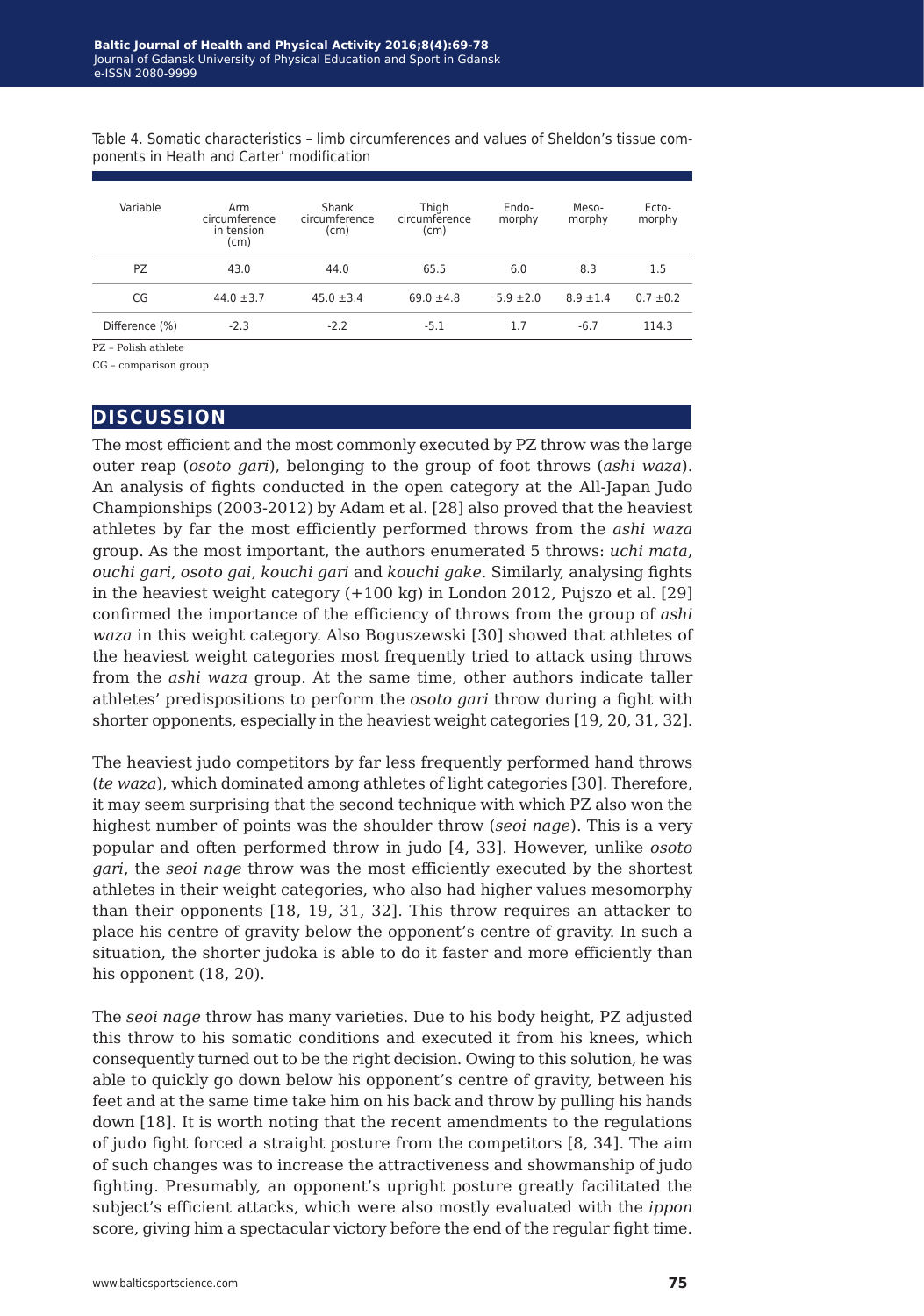PZ most efficiently performed throws from the groups of *ashi waza*, *te waza*, and *sutemi waza*, while attacks from the group of *koshi waza* throws and actions on the ground were the least efficient and the least performed by him. Especially low efficiency of holds (*katame waza*) and pinning (*osaekomi*) may raise a concern because many great heavy-weight judokas are characterised by very high efficiency of these elements of judo fight [35, 36].

A leading judoka from the heaviest weight category, PZ was clearly taller (199.0 cm) than the mean found in the comparison group  $(188.9\pm8.3 \text{ cm})$ . Shorter body height than in the subject, and similar to that of the CG, was also reported in the Korean  $(189.0 \pm 1.5 \text{ cm})$  [37], te Serbian  $(192.4 \pm 6.0 \text{ cm})$ [38] and Brazilian  $(192.5\pm0.7 \text{ cm})$  [39] elite judokas in the  $+100 \text{ kg}$  category. PZ's taller body height might have facilitated holding a shorter opponent's judogi collar at the back behind his head. This, in turn, can make it easier for a taller athlete to execute the *osoto gari* throw [18, 19].

With a taller body the leading Polish competitor had a lower body mass in relation to the CG, and he was also clearly lighter than the Korean elite  $(132.2 \pm 1.6 \text{ kg})$  [37] and a little lighter than the Serbian elite judokas  $(116.5\pm8.4 \text{ kg})$  [38] in the  $+100 \text{ kg}$  category. In PZ's somatic type (endomorphy – 6.0; mesomorphy – 8.3; ectomorphy – 1.5), as well as in the CG somatotypes (5.9–8.9–0.7), mesomorphy clearly dominated. Similar results (7.2–8.6–0.1) were obtained by Franchini et al. [39] examining elite Brazilian judokas in the +100 kg category. Mesomorphy, which specifies the massiveness of the body composition is a major tissue component in Sheldon's somatic types in judokas and wrestlers of all weight categories [40, 41]. This is an effect of the selection process, genetic predispositions and adapting the body to often extreme loads that occur in combat sports [42]. The heads of these athletes' bones to which strong muscles with large circumferences are attached are well prepared for the specificity of sports training and combat. The muscles, in turn, have a large cross-section surface area determining the level of strength and the dynamics of the executed attacks [43]. Judokas and wrestlers of the heaviest weight categories have extremely high values of mesomorphy and simultaneously a high level of endomorphy testifying to their substantial adiposity, which was also found in this study [14, 40]. However, with a similar to the comparison group percentage of body fat, its mass was lower by 8.5% in the subject. Although PZ had very massive physique, as proved by the high level of mesomorphy, its value was lower than that recorded in the world elite. His fat-free mass was also lower by 4.4%. In comparison to them, as well as to Brazilian judokas [39], he was also slimmer, as indicated by the ectomorphy level.

With longer legs, the length of his femur was found to be similar to the control group. Consequently, his height measured to the tibial point was greater by 9.8% compared to the control group, and this can condition his worse defensive capabilities, which were not analysed in this study, but which should be more focussed on in improving defensive actions [18].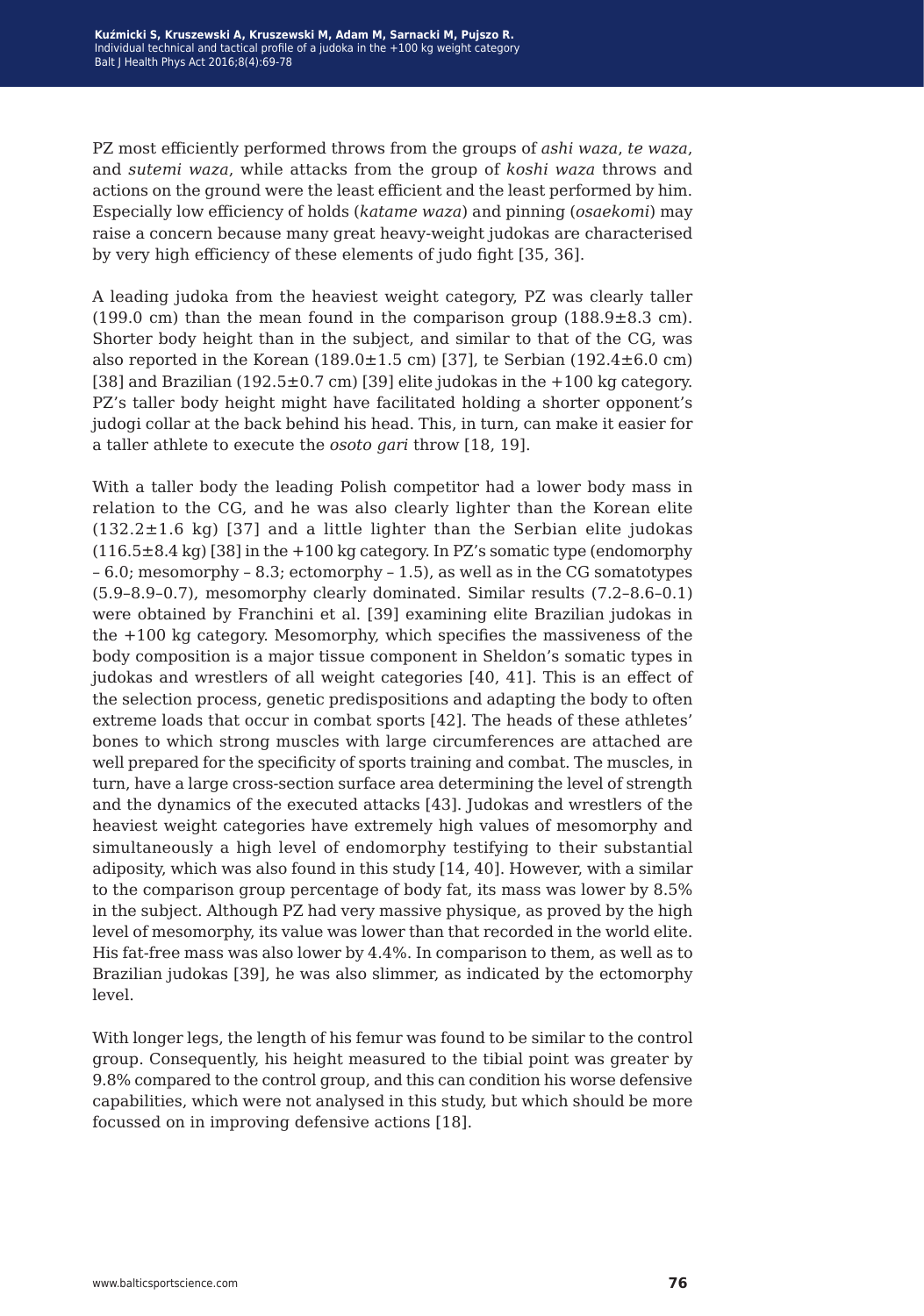#### **conclusions**

1. The individual profile of technical-tactical preparation of the leading Polish judoka in the heavy-weight category was based on efficient execution of techniques from the *ashi waza* group, such as *osoto gari* and *kosoto gari* and from the *te waza* group, among which the *seoi nage* throw executed from the knees dominated. Also the *tani otoshi* throw, belonging to the *yoko sutemi waza* group had substantial contribution. For efficiently executed attacks PZ most often received the *ippon* score and less often *waza ari* and *yuko*. Techniques from the group of holds (*katame waza*) were the least important of all groups.

2. A leading Polish athlete of the heaviest weight category (+100 kg), in comparison to the world elite in this category, was characterised by less massive body composition, greater height and lower weight.

3. To catch up with the world elite, PZ should increase his body weight through development of the muscle tissue and, simultaneously, take into account the impact of changes in the somatic composition on the efficiency of execution of *tokui waza* (his favorite technique).

#### **references**

- [1] Adam M, Laskowski R, Smaruj M. Charakterystyka przygotowania techniczno-taktycznego uczestników mistrzostw świata w judo w 2003 [A characteristic of the technical-tactical preparation of participants in 2003 Judo World Championships]. In: Kuder A, Perkowski K, Śledziewski D, editors. Proces doskonalenia treningu i walki sportowej [The process of improving sports training and fighting]. Warszawa: AWF; 2004; I: 9-11. Polish.
- [2] Adam M, Smaruj M, Laskowski R. Graficzna metoda rejestracji walki judo [A graphical method of registering a judo fight]. Sport Wyczynowy. 2005;5-6:33-43. Polish.
- [3] Laskowski R, Smaruj M, Adam M. Charakterystyka przygotowania techniczno-taktycznego w judo kobiet na podstawie obserwacji Ogólnopolskich Turniejów Kwalifikacyjnych 2003 roku [A characteristic of technical and tactical preparation in women's judo based on observations of the Polish National Qualifying Tournaments in 2003]. In: Kuder A. Perkowski K. Śledziewski D, editors. Proces doskonalenia treningu i walki sportowej [The process of improving sports training and fighting]. Warszawa 2005, AWF Vol. II: 180-183. Polish.
- [4] Adam M. Ocena przygotowania techniczno-taktycznego zawodników judo [An assessment of the technical-tactical preparation of judo competitors]. Sport Wyczynowy. 2008;1-3:40-47. Polish.
- [5] Carratala Deval V, Garcia JMG, Luis FM, Diaz de Durana AL. Effective ways of struggles by teenage female judoka during Spanish Judo Cadets Championship. Arch Budo. 2010;6(1):39-44.
- [6] Boguszewski D. Defensive actions of world top judoists. J Hum Kinet. 2011;27:111-122.
- [7] Adam M, Tyszkowski S, Smaruj M. The contest effectiveness of the men's national judo team of Japan and character of their technical-tactical preparation during the World Judo Championships 2010. Balt J Health Phys Act. 2011;3(1):65-74.
- [8] Boguszewski D. Relationships between the rules and the way of struggle applied by top would male judoists". Arch Budo. 2011;7:27-32.
- [9] Sterkowicz S, Franchini E. Techniques used by judoists during the World and Olympic tournaments 1995-1999. Hum Mov. 2000;2:24-32.
- [10] Pedro J, Turbin W. Judo techniques & tactics. Champaign, Ill: Human Kinetics Publishers; 2001.
- [11] Nakamura I, Tanabe Y, Nanjo M, Narazaki N. Analysis of winning points in World Senior Championships from 1995 to 1999. Bulletin of the Association for the Scientific Studies on Judo. Kodokan Report. 2002;9:147-156.
- [12] Sterkowicz S, Lech G, Almansba R. The course of fight and the level of sports achievements in judo. Arch Budo. 2007;3:72-81.
- [13] Adam M, Majdan J. A profile of Joanna Majdan's individual technical-tactical preparation. Balt J Health Phys Act. 2011;3(4):269-276.
- [14] Kuźmicki S, Jagiełło W. Niektóre różnice i podobieństwa w budowie ciała judoków [Certain differences and similarities in judokas' body composition]. In: Kalina RM, Jagiełło E, editor. Wychowawcze i utylitarne aspekty sportów walki [Educational and utilitarian aspects of combat sports]. Akademia Wychowania Fizycznego Józefa Piłsudskiego. Warszawa; 2000, 136-142. Polish.
- [15] Kuźmicki S, Charzewski J. Typy somatyczne Sheldona jako ważne kryteria selekcyjne w judo [Sheldon's somatic types as important selection criteria in judo]. Wychowanie Fizyczne i Sport. 1987;31(2):43-50. Polish.